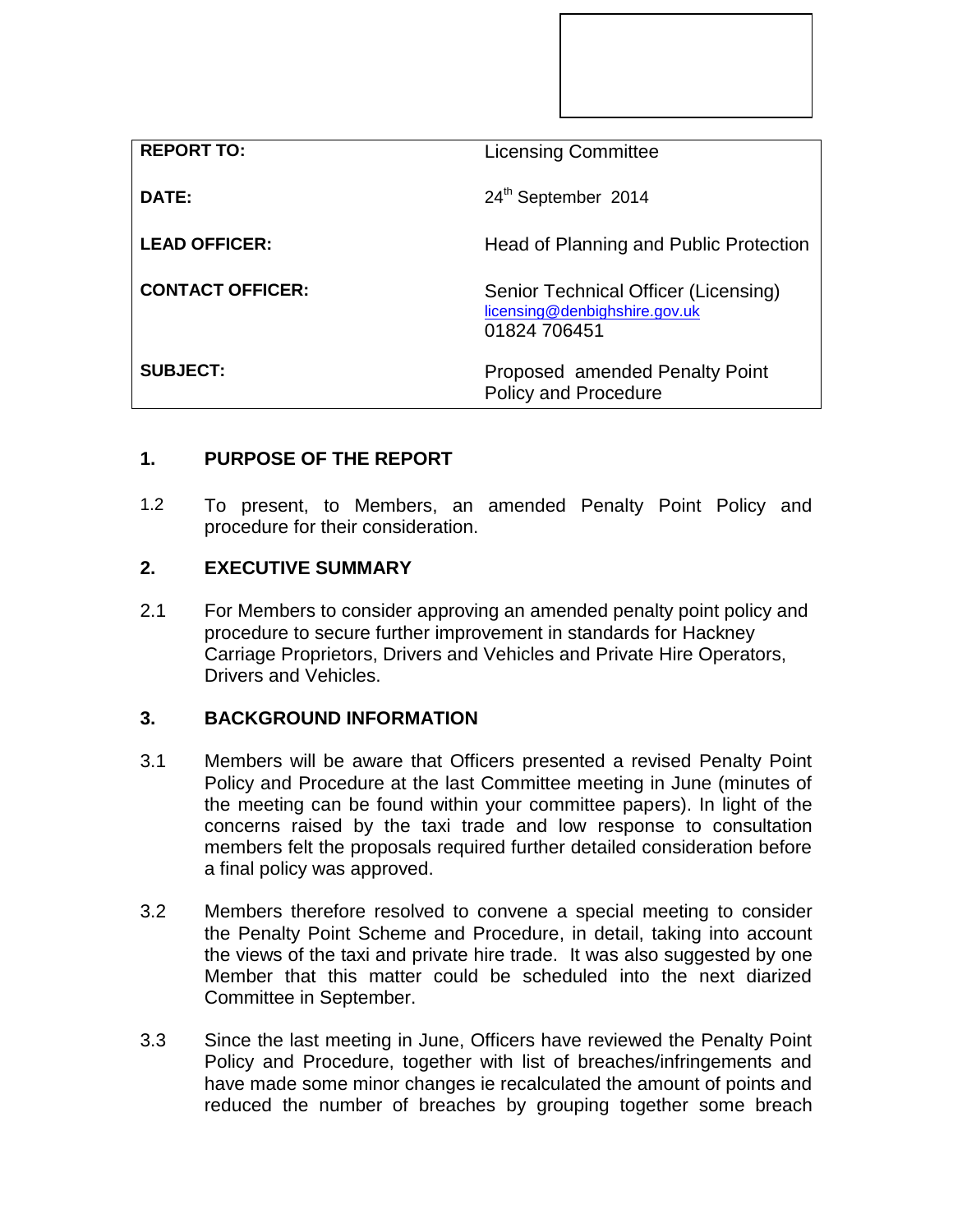where appropriate. To support the inclusion of each breach within the Policy, Officers have also added justifications for each breach.

- 3.4 The views of licence holders were also taken into account following a recent workshop with Members and licence holders.
- 3.5 For Members information the main revised policy and procedure has not changed since Officers presented it in June. The only changes have been made to the appendix (list of breaches/infringements).
- 3.6 Members may recall that one of the Officer recommendations (within the June 2014 report) was to amend the scheme to run over a 12 month period rather than 24 months. The reasons for this recommendation was the trade felt it was unfair as there would be a higher risk that licence holders would be referred to committee and face further sanctions.
- 3.7 Officers would now suggest that this recommendation is retracted as having reviewed the scheme, along with Members and trade representatives, it was acknowledged that the most effective cycle would be one of 24 months and the points have been imposed appropriately for the scheme to be at its most effective.
- 3.8 The proposed revised Penalty Point Policy and Procedure (along with list of breaches/infringements) can be found at Appendix A.
- 3.9 If Members were minded to approve the Penalty Point Policy and Procedure, a grace period of one month would be sought from implementing the scheme to issuing penalty points. During this period Officers would provide advice and guidance to licence holders who commit a breach/infringement under the proposed policy.

# 4. **CONSULTATION**

- 4.1 A further two week consultation on the revised Penalty Point Policy and Procedure has taken place with all licence holders. Members will be aware that they were also included in that consultation.
- 4.2 As a result of the further consultation, Officers received one written representation, which can be found at Appendix B (the contents of the representations were discussed at length at the workshop and the amendments have been made accordingly)
- 4.3 Following the consultation, Officers invited any interested licence holders to a workshop on the  $24<sup>th</sup>$  July 2014, to discuss the Penalty Point Policy and Procedure in detail. Members were also invited to the workshop